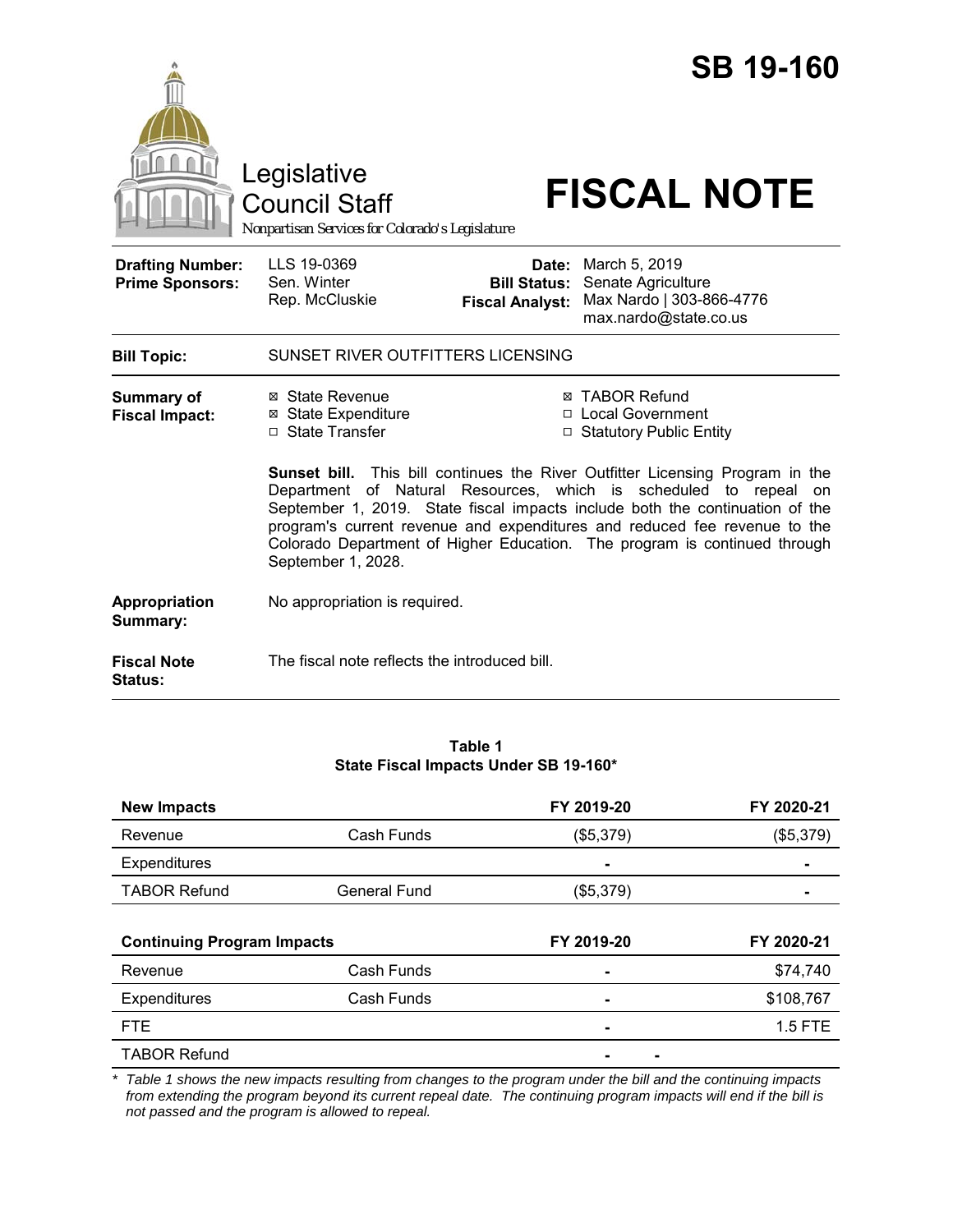March 5, 2019

## **Summary of Legislation**

The bill continues the regulation of River Outfitters by the Department of Natural Resources (DNR) to September 1, 2028, and implements the recommendations of the DORA sunset review and other changes. Modifications from current law include:

- **•** requiring the Parks and Wildlife Commission to establish insurance requirements for vehicles used by river outfitters; and
- exempting the training of guides, trip leaders, and guide instructors by licensed river outfitters from the private occupational school regulation under the Department of Higher Education.

# **Background**

A river outfitter is a commercial entity that provides river-running services. The River Outfitter Licence Program was established in 1984 and is operated by the Colorado Division of Parks and Wildlife (CPW) in the DNR. The program registers river outfitters; inspects the boats and boating equipment used on regulated, commercial trips; verifies that the guides employed by the registrants are qualified; and investigates boating accidents that occur on Colorado rivers. The Parks and Wildlife Commission promulgates rules that govern the licensing of river outfitters and the regulation of river outfitters, guides, trip leaders, and guide instructors**.** 

During 2017, the program licensed 194 river outfitters. The fee for a standard license is \$400 and licenses must be renewed annually.

### **Continuing Program Impacts**

The DNR is expected to have continuing revenue of \$74,740 and expenditures of \$108,767 per year to license and regulate river outfitters. Revenue is deposited into the River Outfitters Cash Fund. Costs in excess of revenue to the fund are financed by the Parks and Outdoor Recreation Cash Fund. Because CPW is an enterprise, this continuing revenue is not subject to state spending limits under TABOR. If this bill is enacted, current levels of revenue and expenditures will continue for the program starting in FY 2020-21. If this bill is not enacted, the program will end on September 1, 2020, following a wind-down period, and state revenue and expenditures will decrease starting in FY 2020-21 by the amounts shown in Table 1.

### **State Revenue**

Beginning in FY 2019-20, the bill decreases state revenue by \$5,379 to the Private Occupational Schools Cash Fund in the Division of Private Occupational Schools in the Department of Higher Education by exempting the training of guides, trip leaders, and guide instructors by river outfitters from regulation by the division. There are currently three schools being regulated by the division, with a combined total of 163 graduates per year that will be exempted from regulation.

### **State Expenditures**

The bill affects workload for the Department of Natural Resources and the Division of Private Occupational Schools in the Department of Higher Education as described below.